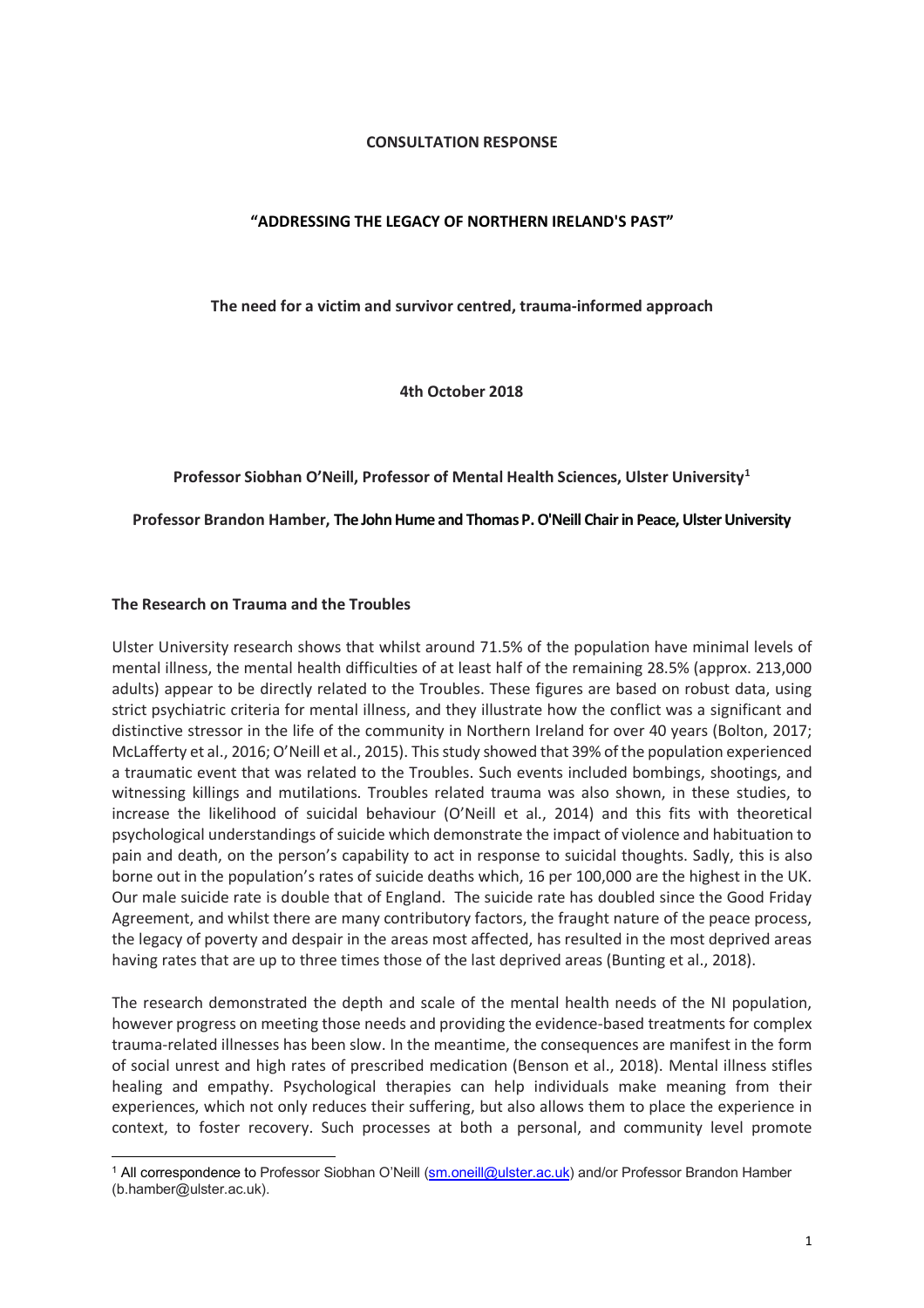peacebuilding, and create the environment for peace. We know, from other research conducted by staff at Ulster University, that for victims and survivors of trauma, the issues of truth, justice, accepting responsibility, compensation and official acknowledgement are part of this "meaning making" and are interwoven with healing (Hamber, 2009). In fact, healing, often promoted by addressing wider victim issues such as truth and justice, in such circumstances may provide the conditions for post traumatic growth (Joseph, 2015). The opposite is also true, that failing to address the wider needs of survivors (such as a desire for justice or truth) can have negative psychological consequences into the long term (Hamber, 2009).

The proposed legacy institutions will therefore have a profound impact on the mental health of the individuals who engage with them, those who for whatever reason choose not to, and those with existing trauma-related conditions and mental illness who either participate, or hear about them from the media and other sources. It is vital that the mental health of those affected is protected through this process.

In this document we base our definitions of trauma and mental illness, and therefore "victimhood", on the psychiatric criteria for mental illness. However, it is important to acknowledge the contested nature of this term and the difficulties associated with the use of narratives of "deserving" and "undeserving" victims, which can in fact, serve to exacerbate suffering and illness among those who have been affected by very real injustices. The term "survivor' may be viewed as more appropriate, and in fact reflects the fact that the majority of those affected by the years of violence have not had significant long-term mental illness. There are numerous examples of post traumatic growth, where people have flourished as a result of their experiences. However significant proportions of those affected by multiple horrors, and adverse childhood experiences will no doubt have serious and chronic mental illness (in NI 4.3% of the population, McLafferty et al., 2016). It is this group that the institutions aim to target and it is incumbent upon them to ensure that the vulnerable people who engage with the institutions have an opportunity to obtain treatments and are not subjected to further harm. In addition, for those without a diagnosed condition, the process will prove extremely stressful and although most have coped over time with what happened, the social and psychological impact of the conflict has been profound (Bolton, 2017; McLafferty et al., 2016; O'Neill et al., 2014).

Among the key goals of the institutions are the promotion of reconciliation and the acknowledgement of the suffering of victims and survivors. However, it is startling in this regard that the needs of survivors, particularly in relation to psychological support, receives scant consideration in the consultation document. In this response we therefore consider the potential impact of the legacy structures and their processes, on the mental health of the people who engage with them, the staff, and on the population in general.

We put forward six key recommendations to mitigate against harm and maximise the potential of the institutions to promote recovery and healing.

# **Mental health risks of the proposed legacy institutions**

The consultation document proposes four new legacy institutions, each addressing the needs of victims and survivors as defined in different ways. Three of the institutions, the Historical Investigations Unit (HIU), the Independent Commission on Information Retrieval (ICIR) and the Oral History Archive (OHA) will deal with the needs of specific groups of victims. There are two challenges with this structure from a mental health perspective, that are not addressed in the current proposals. The first is regarding the differing definitions of victimhood that are implicit within the remit of each of the institutions.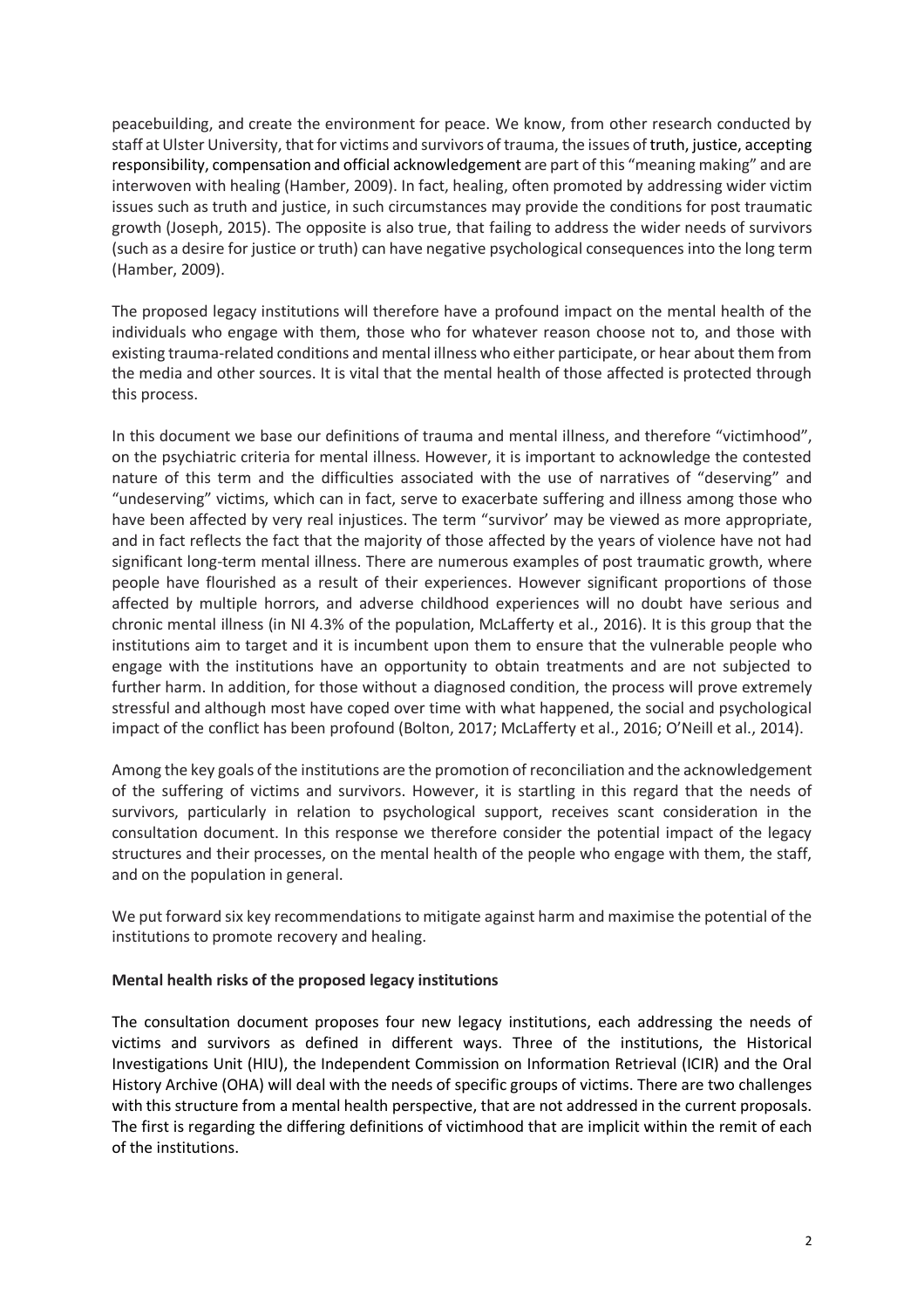The HIU and ICIR address cases where there has been a death as a result of the Troubles, whereas the OHA takes a broader definition of victimhood, potentially including "anyone who has been touched by the Troubles would be able to share their memories and tell their stories and have these recorded in the Archive. This would include victims and survivors, but also former soldiers and police officers, members of the emergency services, former paramilitaries, and anyone who lived through this difficult period in Northern Ireland's history".

The OHA may be regarded as serving to acknowledge the subjective nature of experiences related to the conflict, and truly "acknowledging the suffering of victims and survivors" as per the goals of the institutions. There is the possibility that the wider definition of the OHA may complement the narrow criteria of the other proposed institutions. However, there will more than likely need to be definitions and boundaries imposed on the OHA and eligibility will need to be established, and even if fairly wide criteria are used in the OHA it will not be able to meet some survivor needs such as justice or truthrecovery. In contrast, the adoption of a narrower definition of eligibility in the HUI and ICIR means that people and families with other types of experiences will be excluded. The result of this for victims, whether established in law or not, could be that losing a relative could be seen as "worthy" of investigation and truth-recovery (with the potential benefits of truth and possibly even justice) in the HIU and ICIR, but being profoundly tortured or disabled by the conflict is only "worthy" of acknowledgement or storytelling in the OHA. The latter of course could in some cases be validating for individuals, but for others it could have a psychological impact in which their subjective suffering is minimised in their eyes by the nature of the institutions. Acknowledgement and validation are important to "meaning making" and will promote recovery, but it has to be noted that the inclusion criteria for the HUI and ICIR has the potential to cause hurt and further harm. We acknowledge that financial and practical limits might be needed to run the different institutions, but the real consequences of including or excluding individuals goes beyond legal and pragmatic questions, and will have mental health consequences thus demanding a duty of care.

The second difficulty with the structures is the possibility that individuals and families may now need to approach one or more institutions, and navigate a system that could turn out to be bureaucratic, complex, mechanistic and "cold". There is little information on how the structures relate to one another and there is the real risk that victims may end up telling their stories to three different bodies, as well as victims having to figure out the role of a new mental health service and Victims and Survivors Support Service at the same time.

There is reference to the fact that support will be provided under each of the institutions (with the exception of the IRG) but this is not discussed in any uniform way in the proposed documents. For example, it is noted that HIU would have "a dedicated family support function to assist families through the process"; ICIR will ensure "families would be supported and the ICIR would keep them informed of progress"; the OHA will make potential contributors aware of "support arrangements available for victims/survivors and appropriate support bodies". In addition to this the "Stormont House Agreement outlined a Commitment from the Northern Ireland Executive to provide access to an advocacy counsellor who would assist victims and survivors to engage with the legacy institutions". In short, there is no standardised approach to support and the broadly autonomous nature of the proposed institutions might result in very different support mechanisms being put in place with different and unequal outcomes. Any support provided needs to meet the needs of victims, many of whom will have had negative experiences in accessing services in the past, which serve to create further pain and distress. In other processes around the world poor administrative treatment of victims and haphazard support has been found to have profoundly negative impacts (Hamber, 2009).

Currently the mental health support to those who engage with the institutions is likely to come from the Victims and Survivors Service who have in place 23 Advocacy and Support Workers and 25 Mental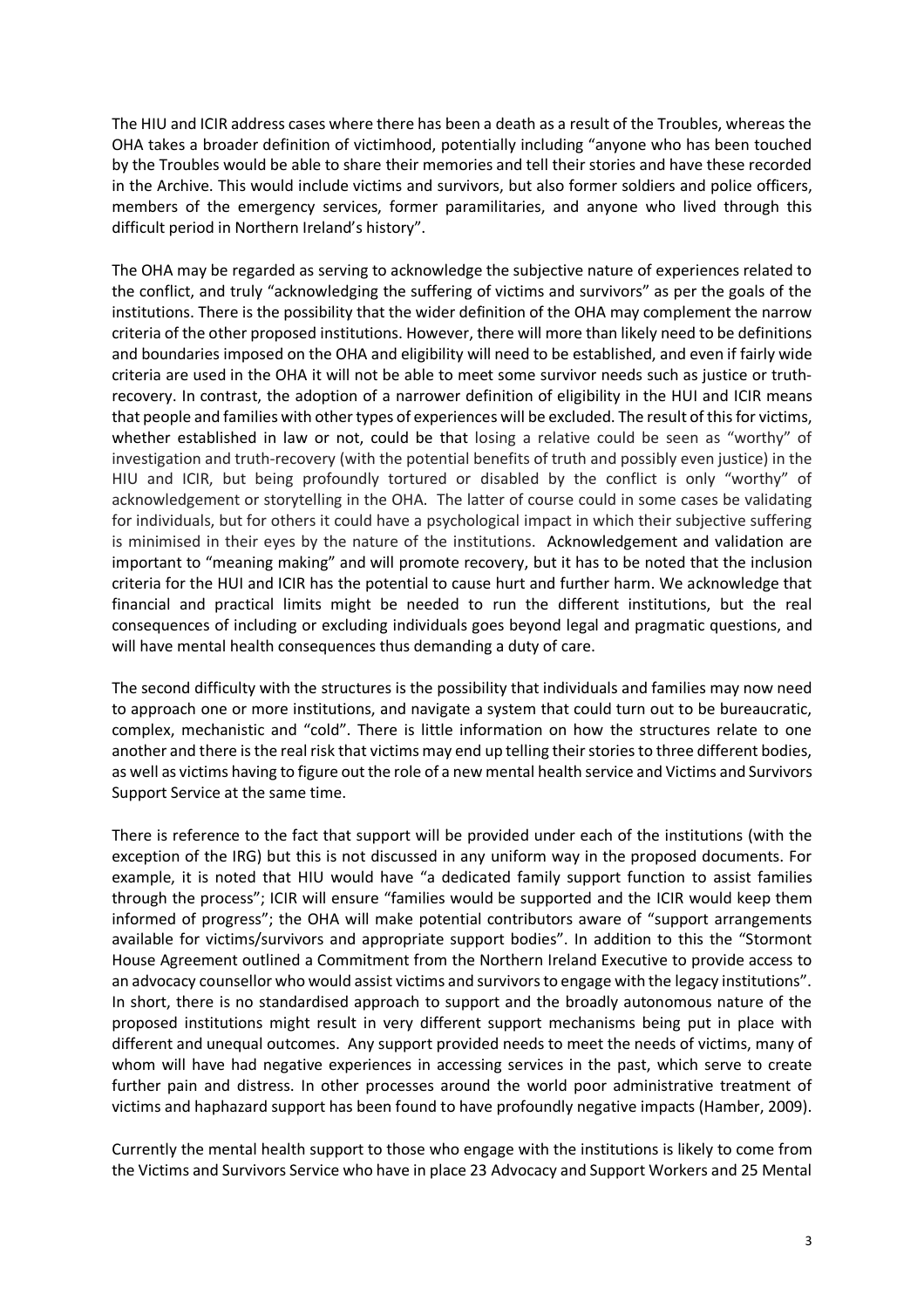Health and Wellbeing case workers. In addition, the institutions plan to work with the Regional Trauma Network to ensure that people who engage with the service receive timely and effective treatments. Participants may also engage wish to engage with the statutory and non-statutory mental health services, including the suicide prevention helpline, Lifeline, as well as wider community-based support and trauma services. But it is not clear how the support spoken about in the consultation document will relate to or interface with these existing supports, or if these will be resourced.

It is therefore important that a process of demand profiling and impact assessment is undertaken prior to the commencement of the work of the institutions so that likely need is established, based on the current research evidence about the numbers affected. The Victims and Survivors Service, Regional Trauma Network and statutory and non-statutory sector need to be adequately resourced to deliver services and treatments on this basis. In addition to this the institutions need to be assessed from the perspective of the survivor navigating through them, and it is to this we now turn.

# **A victim and survivor centred, trauma-informed approach**

The US substance abuse and services administration (SAMSHA, 2018) define a trauma-informed approach as an approach that:

- 1. *Realizes* the widespread impact of trauma and understands potential paths for recovery;
- 2. *Recognizes* the signs and symptoms of trauma in clients, families, staff, and others involved with the system.
- 3. *Responds* by fully integrating knowledge about trauma into policies, procedures, and practices; and
- 4. Seeks to actively resist *re-traumatization*.

We recommend that the legacy institutions adopt these principles in their engagement with victims and survivors, and the Northern Ireland population as a whole.

Three of the proposed institutions deal with narratives about what happened, which may be described as personal experiences and interpretations, facts, stories, or truths. However, each institution delivers different outcomes, and as such, the structures may be perceived from a psychological level to place a value on the importance of one method (and its attached narrative) over another. Furthermore, although hearing multiple versions of "truth" can be helpful, processes of truth recovery also have the potential for further personal destabilisation (Hamber, 2009). New information and revelations, regardless of which institution they fall under, have the capacity to exacerbate the mental health symptoms associated with trauma exposure and PTSD, and impede healing and recovery. For example, in other processes around the world, truth recovery can often mean previously untold stories emerging (say of betrayal) which can create new dynamics and challenges. To address such complex situations a range of supports will be necessary operating at different levels.

At a practical level, four broad categories or types of interventions that could improve the psychosocial well-being of those in the midst of humanitarian and political emergencies have been identified (IASC, 2007), and we would argue thinking of support in the legacy process could be considered in a similar way (see Figure 1). Needs listed at the bottom of the pyramid require the most investment and resources, and those identified thereafter may need progressively less resources, although all layers are important, require implementation concurrently (IASC, 2007) and are inter-related. Some areas of need might also be acute and demand specific treatments or interventions.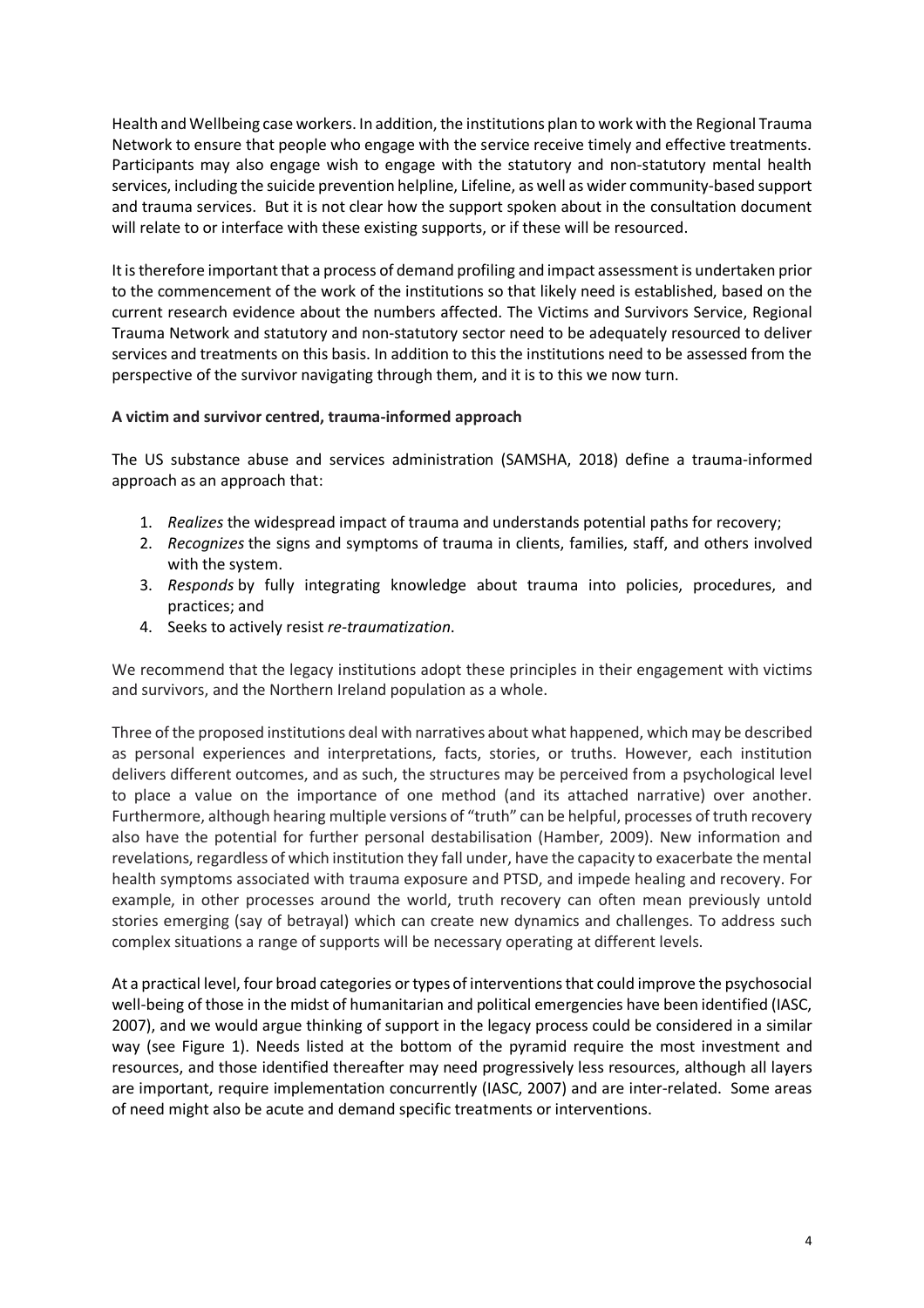

*Figure 1 IASC (2007) Intervention pyramid for mental health and psychosocial support, diagram from Hamber (2015)*

The most extensive task aimed to ensure psychosocial well-being, according to the IASC Guidelines is to (re)establish security, ensure adequate governance and services that address basic physical needs (food, water, basic health care, control of communicable diseases, etc.). This is beyond the remit of the proposed institutions, although a sensitivity to the fact that mental health is continually impacted upon by social conditions such as living in poverty or areas with serious social problems should underpin any intervention.

Secondly, it should be recognized that for many victims (and the population at large) key community and family support is essential to well-being, and often the first port of call in times of distress.

Thirdly, non-specialised supports (these can include emotional and livelihood support) for the still smaller number of people who additionally require more focused individual, family or group interventions by trained and supervised workers should be ensured.

There are many different types of intervention implicit in the community, support and non-specialised levels outlined above. Less clinical and community-driven approaches include activities such as group sharing of problems, befriending, community dialogue, healing rituals, art projects, theatre initiatives, interpersonal skills development, training on issues such as legal support, advocacy and mediation. Many community groups, and local structures, in Northern Ireland have provided these supports over the years. They should continue to be resourced to offer these supports throughout the legacy process and to complement specialized services.

Finally, the specialised services of psychologists, psychiatrists or other trained individuals should be offered to people with severe mental disorders whenever their needs exceed the capacities of existing primary/general health services (Bolton, 2017; IASC, 2007).

In terms of specialised services it is important to consider the mental health impact of trauma, and the features of post-traumatic stress disorder (PTSD) in particular. This understanding is critical to a trauma-informed approach. Exposure to types of traumas associated with the Northern Ireland Troubles can lead to specific clusters of mental health symptoms, and PTSD. The effects of trauma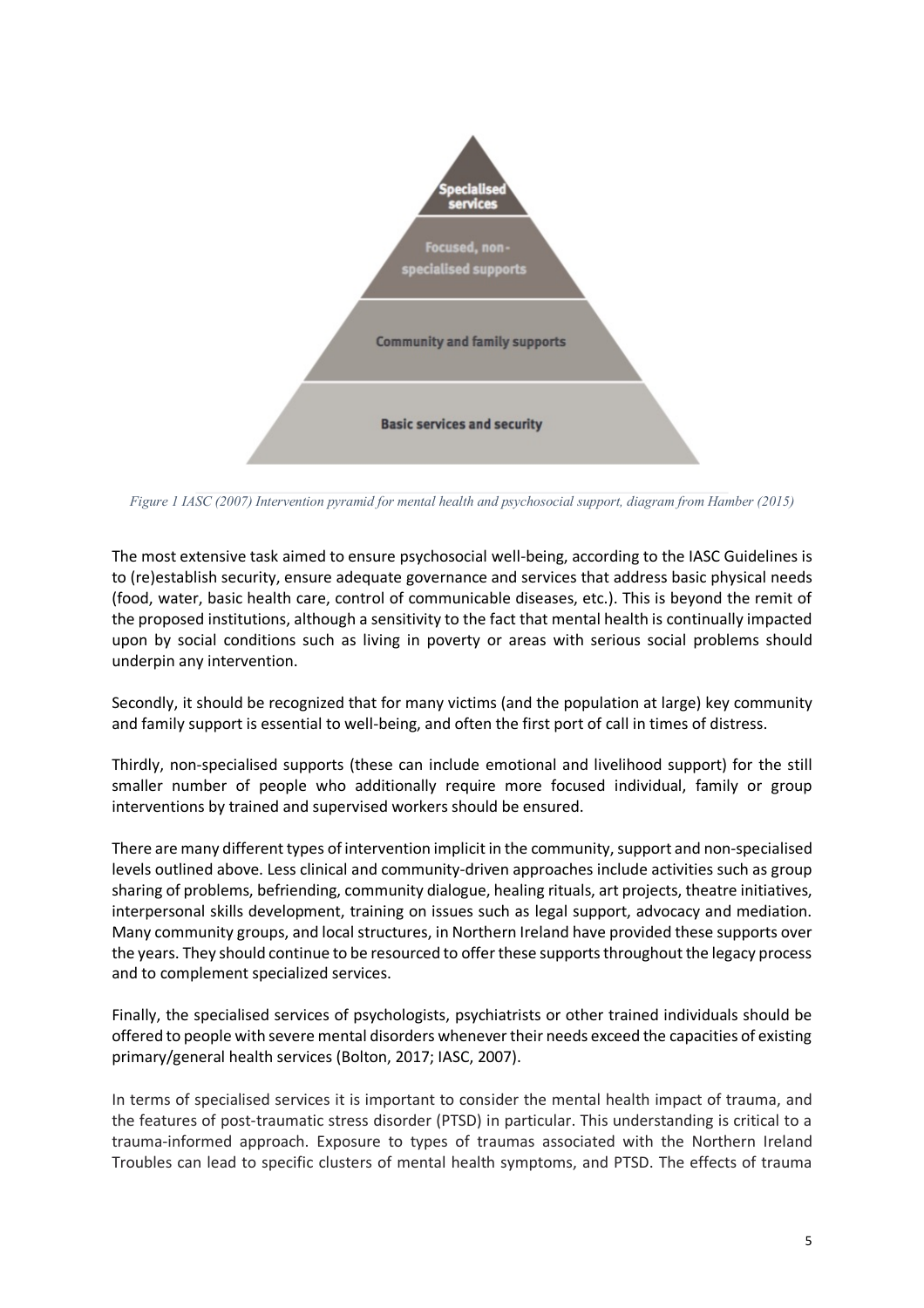exposure are not only borne by those who have experienced the trauma, but also by those who work with them and witness their testimonies (Bolton, 2017).

PTSD is characterised by three clusters of symptoms:

- Horrifying flashbacks and nightmares of a particular event, where it is as if that person was reexperiencing the event;
- Avoidance and numbing, where the person suppresses even positive emotional responses, to avoid any reminder of the event and to avoid "triggering" a flashback or intrusive memory;
- Hypervigilance; a heightened stress reactivity that impedes day to day functioning.

In the Northern Ireland study of health and stress we found that in 2008 8.8% of the population had met the criteria for PTSD (Bunting et al., 2013). PTSD is treatable, but this requires specialist "traumainformed" therapies, which serve to "re-programme" the interactions between the person's memories of the event and their stress response systems (NICE recommends trauma focused Cognitive Behavioural Therapy, NICE, 2018). In addition to PTSD, trauma exposure was associated with a wide range of other mental illnesses many of which were also severe and enduring. In 2008 only one in five had received treatment that they perceived to be effective (Bunting et al., 2015). There is therefore huge concern about the level and impact of this unmet need, and the institutions need to consider this when implementing the proposals.

Many people with trauma related mental illnesses avoid reminders of the events that led to their illness. This is particularly the case for people with PTSD, as any reminder may trigger flashbacks, and in effect consolidate the illness. People who share their experiences and who receive inappropriate responses, or who ask for help and do not receive treatment that is effective, frequently report a worsening of symptoms. Worryingly, inappropriate responses to requests for help for mental illness can worsen the sense of hopelessness and despair that is associated with suicidal thoughts. One of the main goals of the legacy institutions is to encourage disclosure, therefore the implications for mental health and trauma need to be carefully considered and the effects mitigated against. A deliberate trauma-informed approach that offers support throughout and after the process is necessary.

But any direct traumatic responses cannot be addressed completely outside the wider social and political context. The legacy institutions will generate "new" information, as disclosed to the institutions of the legacy, or available as a result of the oral history archive. Perceptions about the value placed on that information, in terms of the extent of suffering and the need for compensation can impact upon the "meaning making" that fosters recovery. However, equally whilst truth can be powerful and transformative, it can also exacerbate pain and suffering, and prompt further unhelpful rumination. Truth, justice, and recovery processes can serve to validate and prioritise some perspectives over others. The processes must therefore be delivered cautiously and monitored carefully. When people share testimonies that even their nearest and dearest may be unaware of they can become vulnerable. The testimonials are precious and the ways in which they can be made public and used, or in fact exploited by others needs to be managed carefully. The same can be said of testimonies collected in the OHA. We note with deep concern that "there would be a procedure for the disposal of records where the Deputy Keeper has decided collected records should not form or should cease to form part of the OHA". In terms of testimony destroying a victim's testimony, no matter the reason, could have very deep and lasting impact for the individual. Again, any such process of record destruction from a psychological perspective needs to be deeply considered, if not removed from the remit of the OHA.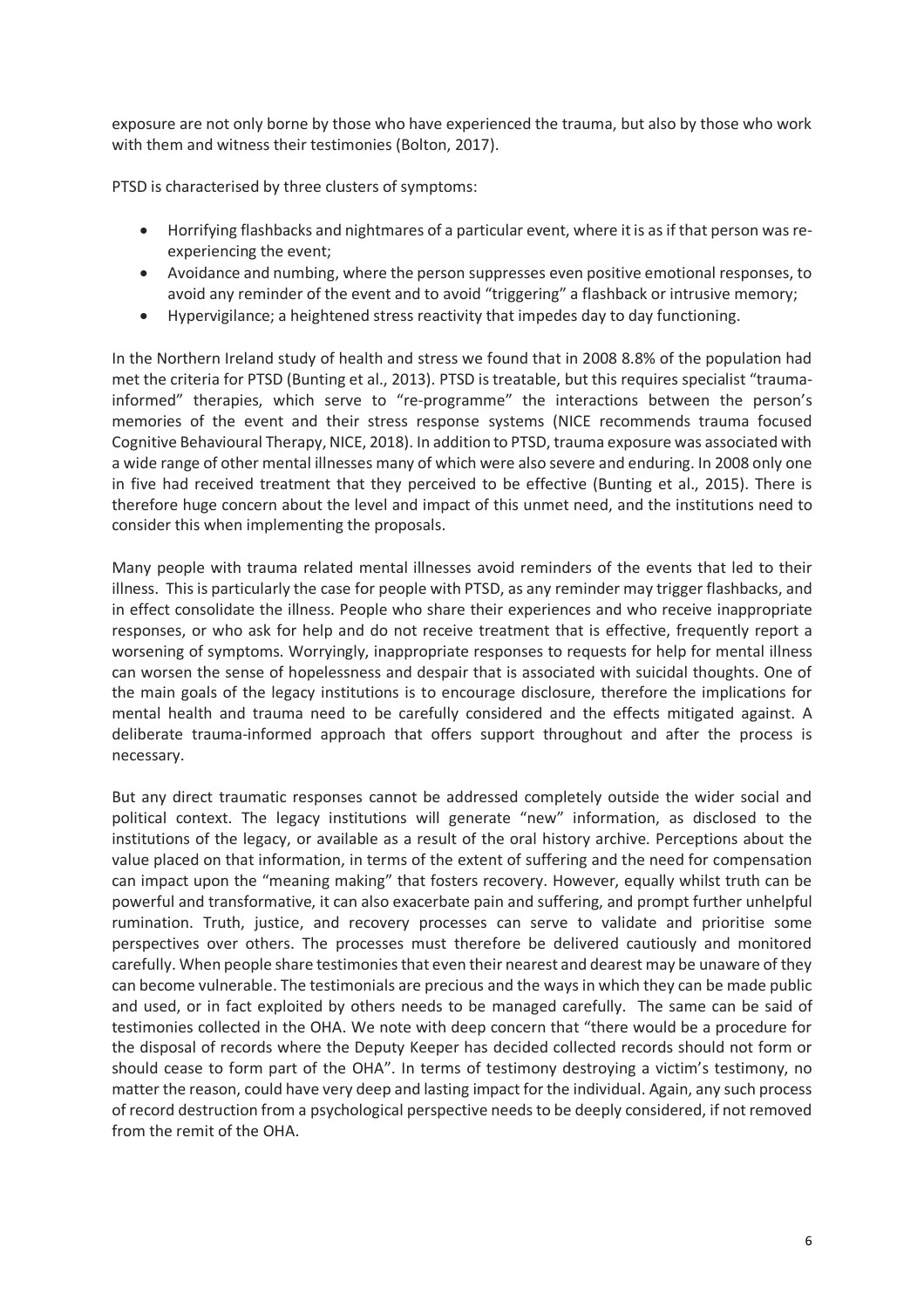By defining the boundaries of victimhood in terms of who can speak to what institution, or deeming certain information irrelevant, may be perceived to be making judgements about a person's suffering, that is at best insensitive and at worst, itself traumatizing. By diminishing the very real suffering caused by the trauma of physical injury, witnessing death or serious injury (all of which are included in psychiatric definitions of trauma) we risk causing additional harm. Such harm needs to be mitigated at the top of the pyramid outlined above by offering adequate and professional support through, and at the other levels ensuring that social, legal, welfare and community support is also forthcoming and resourced, most likely through assessing needs and making appropriate referrals.

We make six specific recommendations:

- 1. The institutions should **adopt a victim and survivor-centred perspective**. This means that the process should be scrutinised from the perspective of the victim, and their journey through engagement with one of more of the structures. The impact on the individual and their family should be charted. We advise that clear guidelines are set in place regarding how to contact the institutions, and that all those who engage with them are guided and supported through the whole process and afterwards. Demanding a victim re-tell their story in multiple ways to different individuals and bodies needs to be avoided, and synergy between the institutions at this level needs to be ensured. We understand the need to create a legal framework for the legacy institutions, but from a mental health perspective victims' engagement with such processes, and setting them up from their perspective is vital. The current legislative process runs the risk of being overly focused on the procedural at the expense of how victims subjectively experience engagement with the institutions.
- 2. **Support for victims through the process should be standardised and offered on an equal basis to all survivors across the legacy institutions**. As noted above, the various institutions seem to talk about family and victim support in different ways in the consultation document, and it is not clear how the process outlined interfaces with the Stormont House Agreement proposals for Advocacy Counsellors. A standardized support process, with varying and individually appropriate referral strategies, for family and individual support needs to run across all the legacy institutions. There should not be different support mechanisms in different institutions. This links to the point above 1. In so far as the entire journey through the process for a victim should be considered holistically not just in an individual institutional lens (e.g. ICIR, HIU, OHA).
- 3. It is important that **a process of demand profiling and impact assessment is undertaken prior to the commencement of the work of the institutions** so that need is established, based on the current research evidence about the numbers affected. The Victims and Survivors Service, Regional Trauma Network and statutory and non-statutory sector need to be adequately resourced to deliver services and treatments on this basis. The balance between offering support and appropriate referral at different levels (e.g. specialized and non-specialized support) needs to be struck. In other words, adequate social and community support (offered by many community groups already) for anyone engaging in the process needs to be ensured through adequately resourced referral networks and awareness, along with specialized support services.
- 4. At the specialized level, the institutions should **adopt a trauma-informed approach**. We need to ensure that the legacy structures and processes screen people for mental illness and trauma-related conditions and facilitate people with mental illnesses and symptoms of trauma and PTSD in receiving treatment. This would ensure that the structures and processes operate in a manner that is cognisant of the need to avoid causing further hurt for those with diagnosable conditions, and does not impede the process of recovery and healing of victims who have trauma-related mental illness.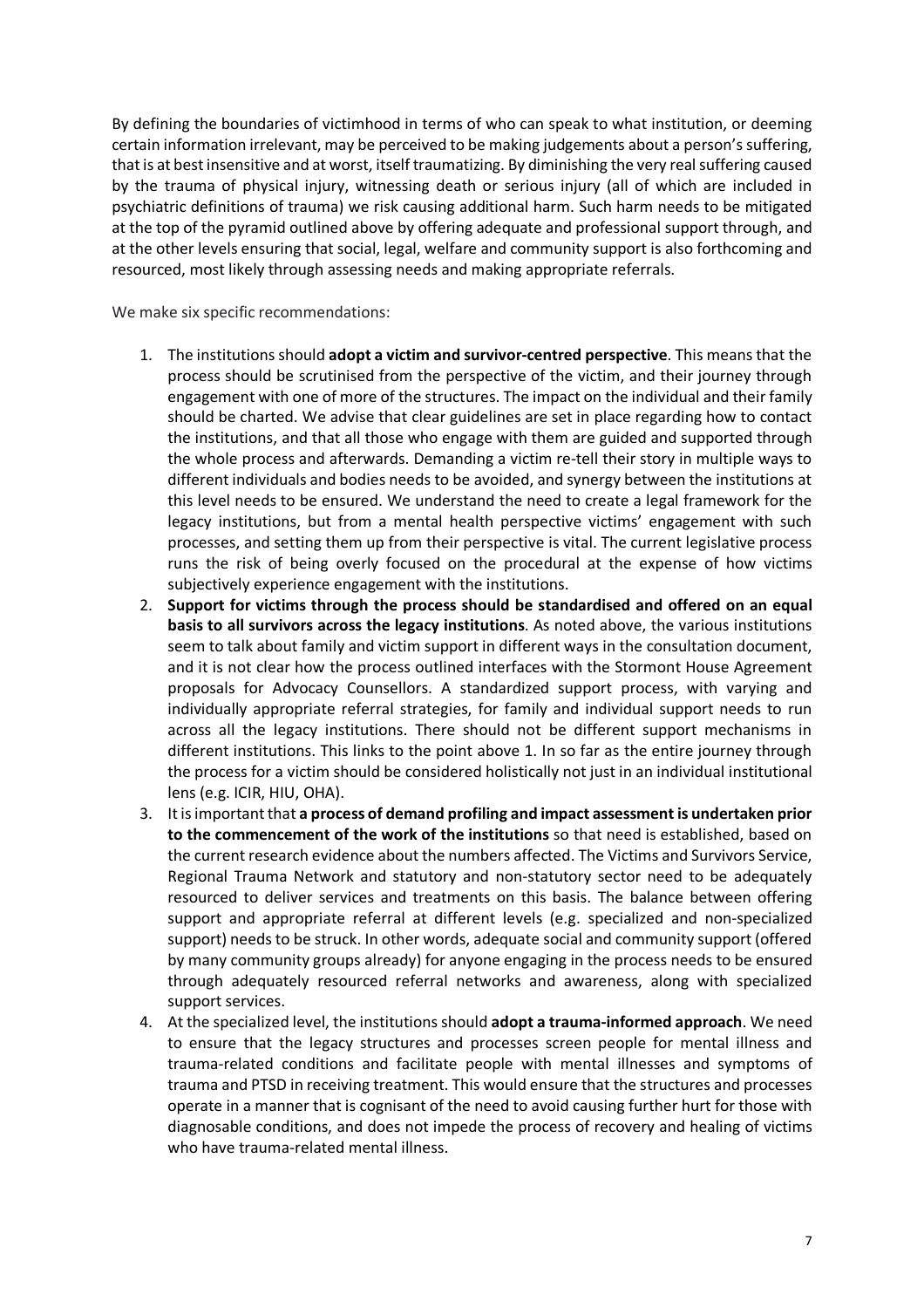- 5. We recommend that **a Mental Health Advisory Group** with an expert chair, is convened to oversee and monitor the implementation of the institutions, working across all four of the institutions. The role of this group would be to ensure that the institutions and those who work with people who engage with them adopt a compassionate, trauma-informed approach, screening for suicidality and trauma-related mental illnesses and referring where appropriate. The Mental Health Advisory Group should also advise on, as well as assess, how all supports at different levels will interface with existing structures in the statutory and non-statutory sectors, an issue that is not clear in the consultation document. This group would also monitor how the institutions manage the expectations of the general public and publicise the work, so as to ensure that the potential for re-traumatisation and the exacerbation of existing psychological conditions is minimized. The Mental Health Advisory Group should also continually take stock, and make recommendations, on how to ensure the institutions run in a victim-centered way and the experiences of victims are holistically taken into account, in terms of how they are dealt with throughout the process from the administrative level, to making referrals through to meeting specialized mental health needs.
- 6. We need to **protect the mental wellbeing of those who work within the legacy institutions** particularly those who witness the testimonies of the victims and survivors and those tasked with delivering justice and establishing level of need. This area is often ignored but all those interfacing with victims, from senior staff to those taking testimony, should be trained with regards to understanding the psychological impact of historical trauma on victims. Research in other contexts has shown that failing to pay attention to the mental health needs of staff in commission-related processes can have a range of psychological consequences for individuals, as well as undermining the efficacy of institutions and impacting negativity on the victims experiences of the process(Hamber, 2009). In short, all staff should be trained to know how to interact with survivors but also have access to support services themselves if necessary.

# **References**

Benson, T., Corry, C., O'Neill, S., Murphy, S., Bunting, B. (2018). Use of prescription medication by individuals who died by suicide in Northern Ireland. *Arch Suicide Res,* 22, 1, 139-152. https://doi.org/10.1080/13811118.2017.1289870

Bolton, D. (2017). *Conflict, peace and mental health: Addressing the consequences of conflict and trauma in Northern Ireland.* Manchester: Manchester University Press.

Bunting, B.P., Ferry, F.R., Murphy, S.D., O'Neill, S.M., Bolton, D. (2013). Trauma associated with civil conflict and posttraumatic stress disorder: evidence from the Northern Ireland study of health and stress. *J Trauma Stress,* 26, 134–141. https://doi.org/10.1002/jts.21766

Bunting, B., Corry, C., O'Neill, S., Moore, A. (2018). Death by suicide at the Ward level in Northern Ireland. *Psychol Med,* 48(8), 1375-1380. https://doi.org/10.1017/S0033291717003026

Hamber, B. (2009). *Transforming Societies After Political Violence: Truth, Reconciliation and Mental Health*. New York: Springer.

Hamber, B. (2015). Dealing with Painful Memories and Violent Pasts: Towards a Framework for Contextual Understanding. In B. Austin & M. Fischer (Eds.), Berghof Dialogue Series 11. Berlin: Berghof Centre. Retrieved from: http://image.berghof-

foundation.org/fileadmin/redaktion/Publications/Handbook/Dialogue\_Chapters/dialogue11\_hamber\_lead.p df